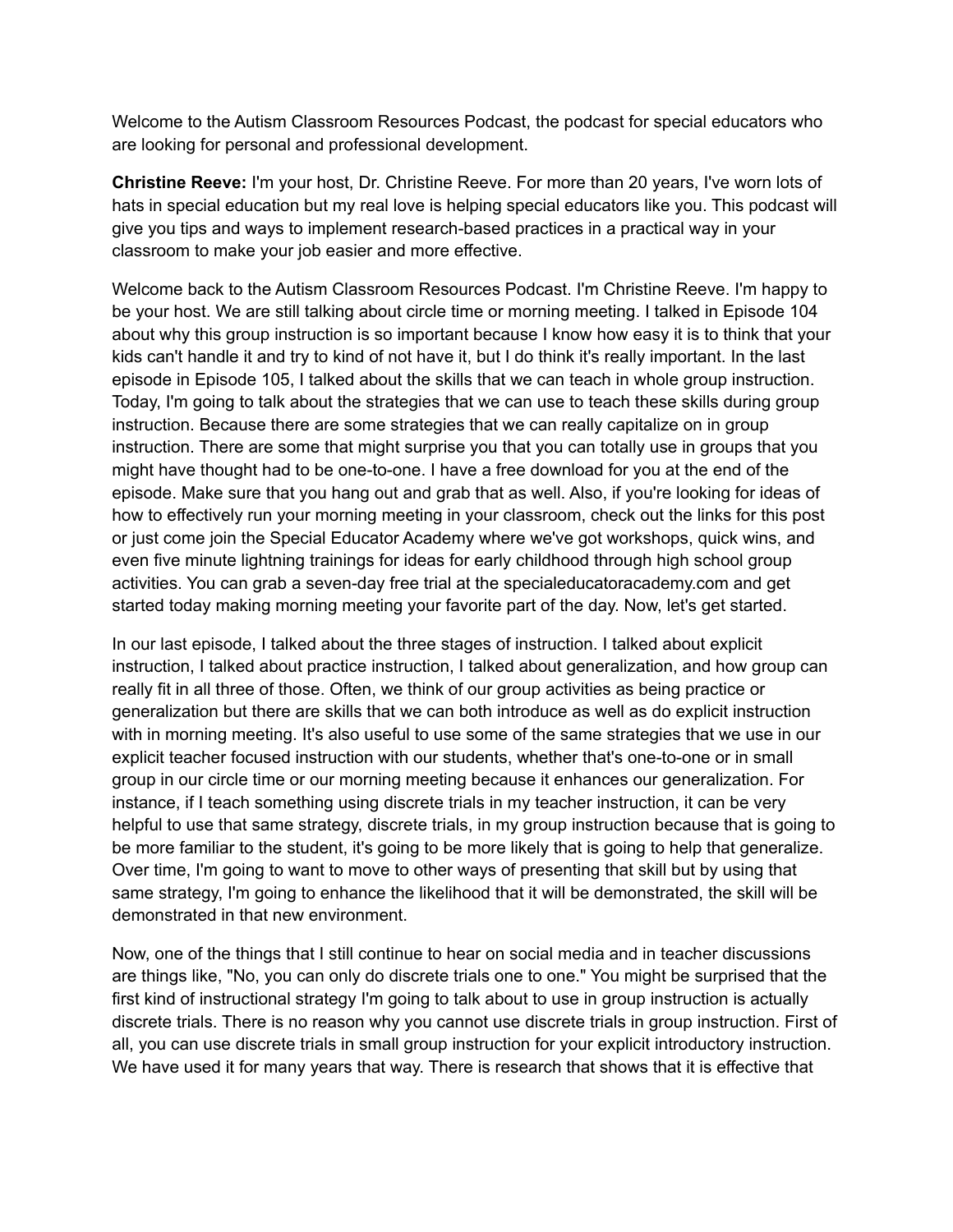way. It actually has some advantages to being used that way because it is going to lend itself to better generalization.

Now, as with everything that I always talk about, the answer about when to use it and how to use it is going to depend on the student. There will be some students for whom discrete trials will be best done initially one-to-one. There will be some students who do need the environment broken down into such stark contrast with no distractions that they are going to do best without a lot of distractions in group would be hard. But for the majority of students, we can use the same technology we use discrete trials for in a group environment, and in fact, we probably should. The other interesting thing when I start to think about instructional strategies is the similarity of instructional strategies when you start to try to pick them all apart across all the different disciplines. If you're a behavior analyst, step out of your behavior analyst hat for just a moment, and look at all the different strategies across speech pathology, education, and behavior analysis.

If you start looking at them with your colleagues, you might say, "That looks a lot like what I do, but I call it this." I have a colleague who's a speech pathologist that I've worked with for many, many, many years now, more than 20, I guess. She and I, over the time, have looked at a lot of videos together. She would often say, "Wow, that looks like really good language facilitation." I would look at it, and say, "Yeah, that looks like really good, naturalistic instruction or really good pivotal response training." The more we look at things, the more we go, "Well, it's all the same." What we call it might be different but the steps of good instruction are by golly just the steps of good instruction. Discrete trials are the steps of good instruction. The steps of discrete trials are, I present a clear instruction of some kind, a clear stimulus, that's what we call it in behavior analysis because we like our jargon. I present that instruction and I wait. Then if the student needs it, I present a prompt, and then from that prompt I get a response, I decide that response is good enough.

I reinforce it if I decide it's I want it to increase so I'm reinforcing it. I may correct it if there was an error or not correct it, depending on what strategy I'm using. I'm not going to go into a tutorial on discrete trials auditorily because that would be crazy. But you can embed that same technology into group instruction, whether it's I do one discrete trial with this student and move on to another student and do another one. Whether it's I do a couple of them with him and then move on to another student. He gets his reinforcer or he gets a break or whatever. Whatever it is, I can do that in group instruction. There's no reason I can't do that. There is nothing in the discrete trial literature that says that we have to do discrete trials one to one because it's good instruction and we should be moving our discrete trials into larger environments to get generalization, otherwise, we're doing a disservice to our students. We can use embedded discrete trials.

I have more on my blog about discrete trials and what they are. I'll make sure that there's a link in the blog post for those if you want to know more about the basics of what exactly it is and what the literature says. Prompting, we use prompting all the time. What kind, how it's faded, who delivers it all depends on the student, the situation, but we use that in our group activities. We use incidental teaching. We use pivotal response training. I think of pivotal response training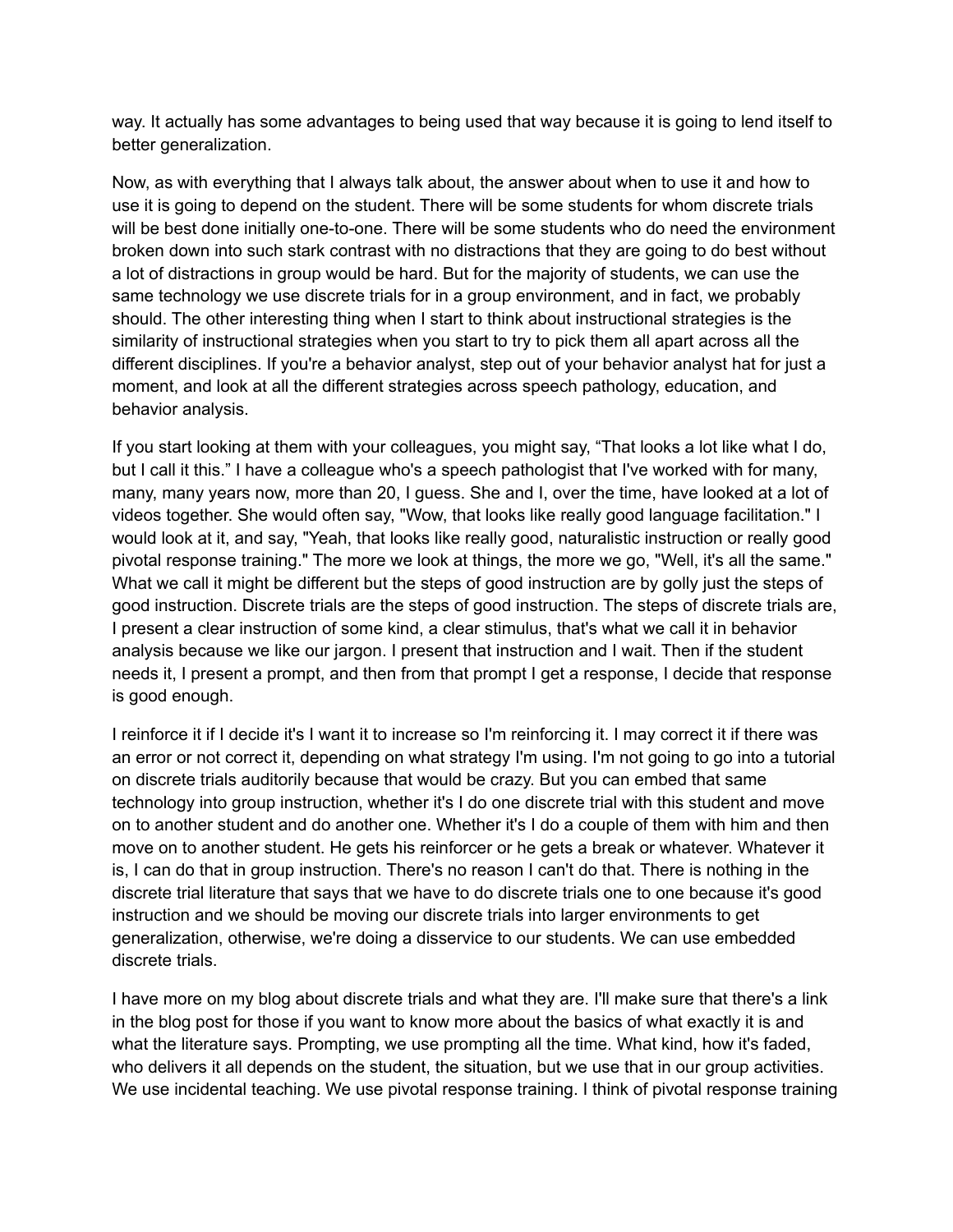and this actually comes from the strategies for teaching based on Autism Research. I think it's actually in their curriculum manual and it suddenly turned a light bulb on for me. They described pivotal response training as incidental teaching on steroids, and suddenly, I went, "Oh, now I get it." It's a little bit more than that but one of the things that it is, is it takes that I'm going to sabotage the environment as my SD for a discrete trial. I'm going to get a response and then I'm going to reinforce it. Then I'm going to do it over and over and over. That's what we're going to do. I'm going to set up opportunities, I'm going to get a response, and then I'm going to do it. I'm going to have a consequence like a reinforcer, and then I'm going to do it again.

In morning meeting, I'm asking a question, I'm giving a response, I'm holding out an instrument, and I'm waiting for the student to ask me for it. It's in a closed container. I know he really likes the Jingle Bells, I know he likes to play them, so I've put it in something he can't access and I'm waiting for him to tell me that he wants it in some way. When he does that, he gets it. Clear incidental teaching or national environment training, however you want to call it. We use modeling. We have a student who is a little bit better at a skill, sitting next to another student, and he is modeling saying, "Good morning." We're using that as a model for a student or we have a video model that we're using. We can use modeling very easily within group instruction. We also use closed techniques. Now, those of you who are reading instructors, probably think of closed techniques as a way to promote reading comprehension, which I think is probably where it started.

Speech pathologists talk about closed techniques as a way to elicit language from students. They leave off words and common rhymes, and things like that. Things like Hickory Dickory, and you're trying to get the end of that phrase. <del>□</del> The itsy bitsy spider went up the water... □ and then you're leaving a blank so that you get them to continue those common things. <del>□</del> Ring-around the rosie, all fall… ♫ and we're waiting for some kind of response. It might be a verbal response, it might be a gesture response but we're giving them that close opportunity to close out that loop of language with a familiar something that they're hearing. We also do choral responding, especially if you have students that can't handle a long morning meeting. You don't want to wait for every single student to say how they came to school today. You may want everybody to say it at the same time so that your morning meeting is quicker. Don't feel like you have to be tied to every single student, waiting for all 10 students to answer before they get to answer. That may make your morning meeting really difficult. Instead, everybody could answer at the same time.

Another way to do that where it is not as loud, and where you can check everybody's answer is to use one of my favorites, which is response cards. Response cards are one of my favorite tools to use in any group activity. Response cards are simply cards, dry erase cards, dry erase boards, anything that the students can hold up. It might be a thumbs up and a thumbs down that they can do to answer a question, non-verbally usually. You scan the room and you can see who got it and who didn't. The thing that's really great about them for a lot of our students is that everybody practices every single opportunity. Imagine that you're doing a math problem, imagine you have all of the students counting up who is in the morning meeting every day. That means that everybody's counting every day. They're not waiting for 20 other preschoolers to count each day and only getting an opportunity to practice that skill one time a month. They're